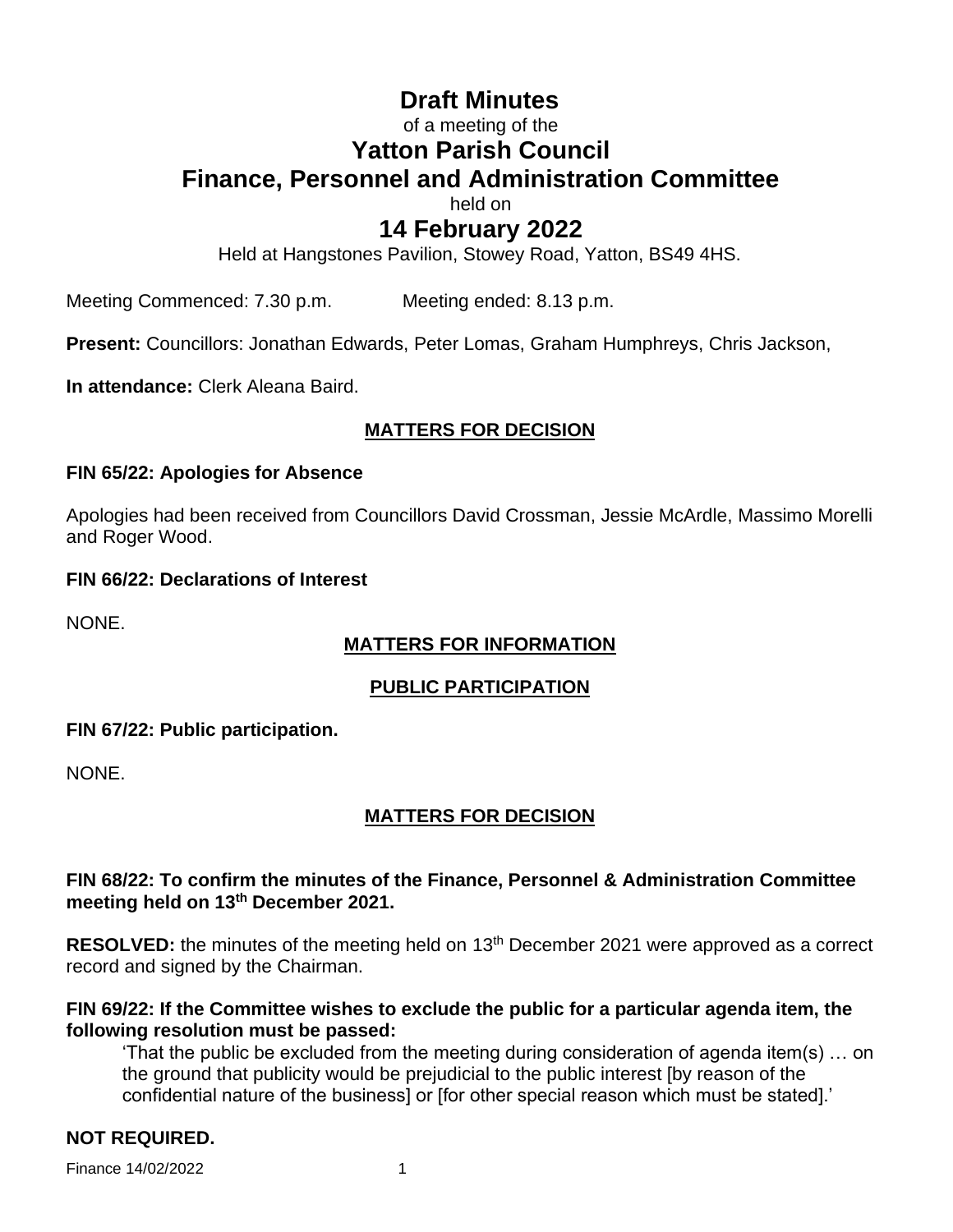### **FIN 70/22 Finance**

To authorise payments, to note receipts and petty cash payments for February 2022.

**RESOLVED**: To authorise payments, note receipts and petty cash payments for February 2022.

### **FIN 71/22 To discuss the Parish Council's Risk Assessment.**

The Clerk had circulated a Risk Assessment Report prior to the meeting including an appendix list of all the Risk Assessments held by the Parish Council. The report outlines the risks the Council is exposed to and the processes in place that mitigate those risks.

**RESOLVED:** that the Parish Council risks were being managed satisfactorily and the report was to be signed by Chairman Jonathan Edwards.

#### **FIN 72/22 To review the Business Continuity Plan.**

The Clerk had circulated the plan prior to the meeting and it had been updated to reflect the Covid pandemic.

**RESOLVED:** to re-adopt the Business Continuity Plan subject to a small alteration to wording within the Pandemic Contingency Procedure with new updated contacts lists to be circulated to the Chairman and Vice Chairman.

#### **FIN 73/22 To review the Social Media Policy.**

**RESOLVED**: to approve and re-adopt the Social Media Policy with the next review to take place in 2024.

#### **FIN 74/22 To review the Information & Data Protection Policy and the Document Retention & Disposal Policy + Appendix.**

**RESOLVED:** to re-adopt the Information & Data Protection Policy subject to the removal of the reference to the word 'town' and correction of one typo. The policy was to be reviewed in February 2024.

### **MATTERS FOR INFORMATION**

#### **FIN 75/22: Clerk's Report.**

i) The supplies for Hangstones in the event of an emergency had all arrived and North Somerset Council informed. The Clerk was asked to also inform the Police.

ii) The Clerk had begun the process of obtaining quotes for insurance provision for the next three years. They would be taken to Full Council 7<sup>th</sup> March.

iii) The Pension Regulator re-enrolment and declaration of compliance had been received. It must be completed between 10<sup>th</sup> February and 9<sup>th</sup> August.

iv) The Clerk asked the Committee for their views on changing the advice on mask wearing in Hangstones to them being worn at the discretion of individuals. The Committee agreed.

v) The Clerk raised the review of hall and pitch charges and if it was to be looked at by the Finance or Amenities Committee. Members agreed to take it to Amenities.